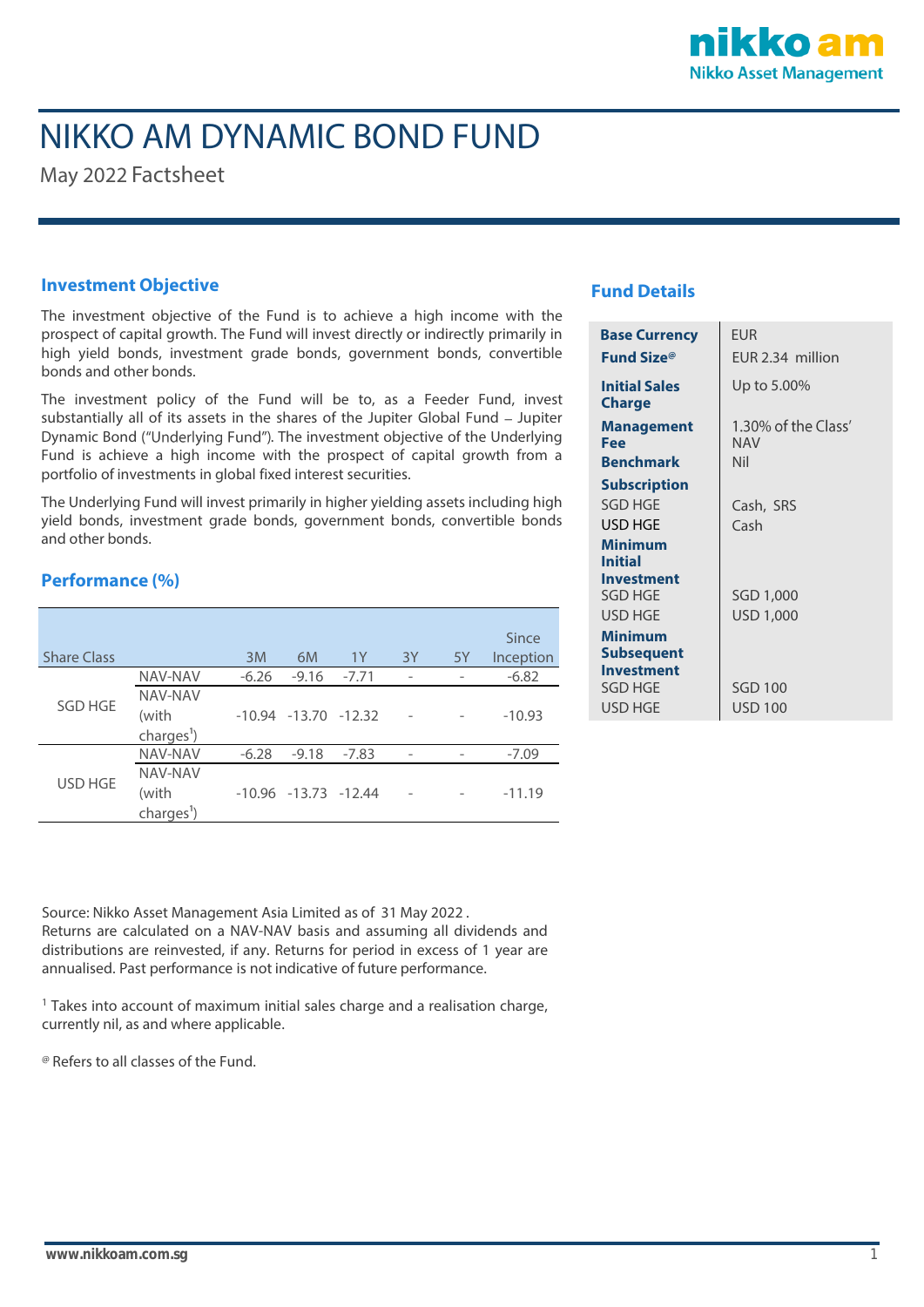# nikko am

#### **Fund Holdings**

| <b>Top 5 Holdings</b>                      | Weight  |
|--------------------------------------------|---------|
| Treasury Bond 2.375% 15/02/42              | 7.7%    |
| Korea (Republic Of) 2.375% 10/12/31        | 5.4%    |
| Australia (Commonwealth Of) 4.5% 21/04/33  | 4.5%    |
| Australia (Commonwealth Of) 1.75% 21/06/51 | 3.9%    |
| Treasury Note 1.875% 15/02/32              | $2.2\%$ |



*Global Emerging Markets Corporate Bond Fund and the Jupiter Global Sovereign Opportunities Fund.*



Source: Jupiter Asset Management as of 31 May 2022 .

0% 20% 40%

Cash in allocation charts includes cash equivalents. The figures may not equal to 100% due to rounding. Credit ratings are calculated using asset ratings from different ratings agencies.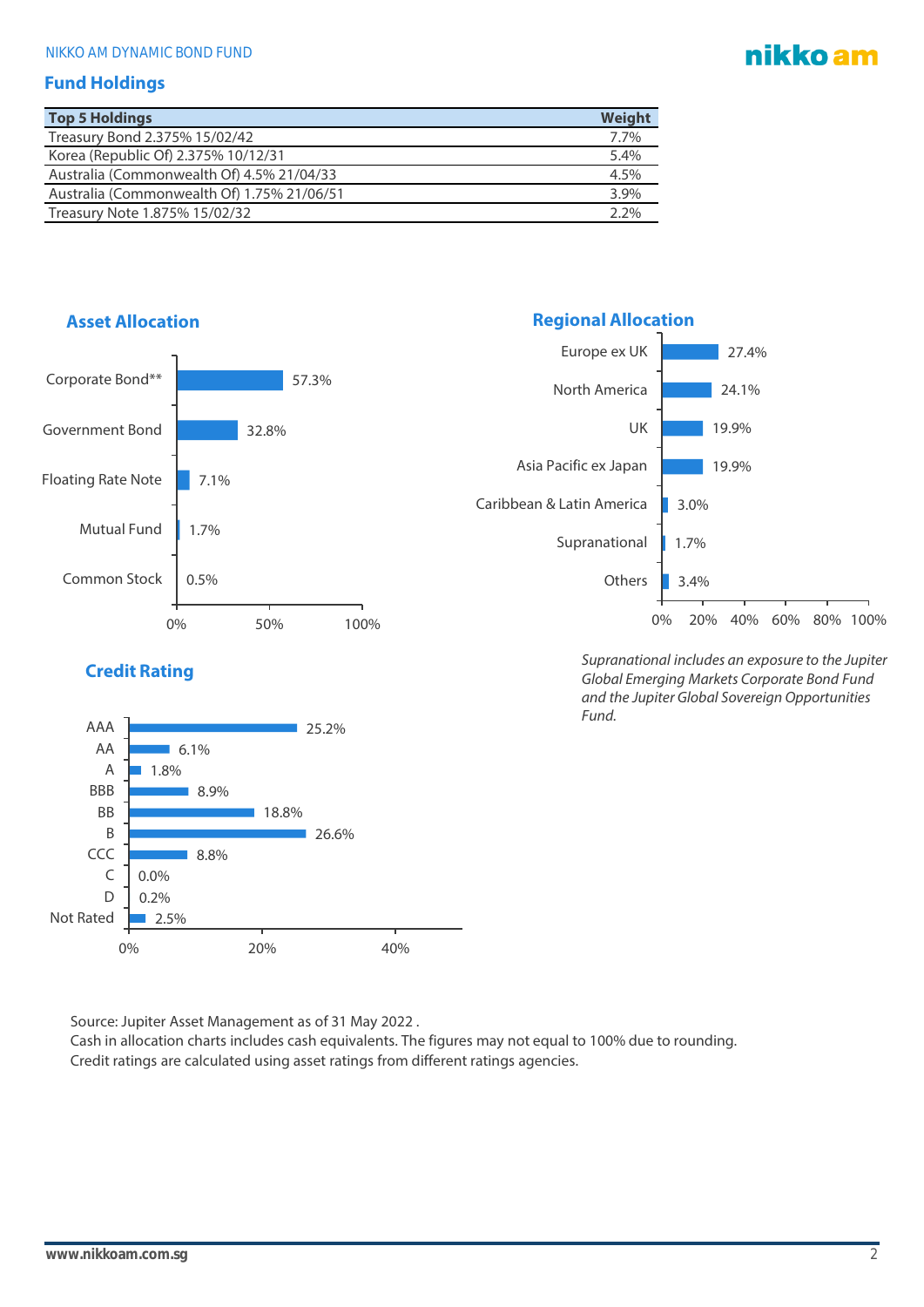# nikko am

# **Fund Characteristics**

| <b>Yield</b><br>to Maturity <sup>2</sup> –<br><b>EUR HGE</b><br>(%) | <b>Effective</b><br><b>Duration</b><br>(years) | <b>Average Credit</b><br>Rating <sup>3</sup> | Number of<br><b>Holdings</b> | <b>Share Class</b> | <b>Sharpe Ratio</b><br>$(3$ years -<br><b>Annualised)</b> | <b>Standard</b><br><b>Deviation (%)</b><br>$(3$ years -<br><b>Annualised)</b> |
|---------------------------------------------------------------------|------------------------------------------------|----------------------------------------------|------------------------------|--------------------|-----------------------------------------------------------|-------------------------------------------------------------------------------|
| 4.80                                                                | 6.38                                           | BBB-                                         | 501                          | SGD HGE            | $\overline{\phantom{a}}$                                  | -                                                                             |
|                                                                     |                                                |                                              |                              | USD HGE            | $\overline{\phantom{0}}$                                  | -                                                                             |

# **Fund Information**

| <b>Share Class</b> | <b>Inception Date</b> | <b>NAV</b> | <b>ISIN</b>  | <b>Bloomberg Ticker</b> |
|--------------------|-----------------------|------------|--------------|-------------------------|
| SGD HGF            | 12 April 2021         | SGD 0.888  | SGX798168990 | NADRESD SP              |
| USD HGE            | 12 April 2021         | USD 0.885  | SGX755300909 | NADBFUD SP              |

Source: Nikko Asset Management Asia Limited and Jupiter Asset Management as of 31 May 2022 .

<sup>2</sup>The Yield to Maturity (in base currency) is a weighted average YTM of underlying holdings in the portfolio excluding share class level FX forwards.

<sup>3</sup>Credit Ratings are calculated using asset rating from different rating agencies.